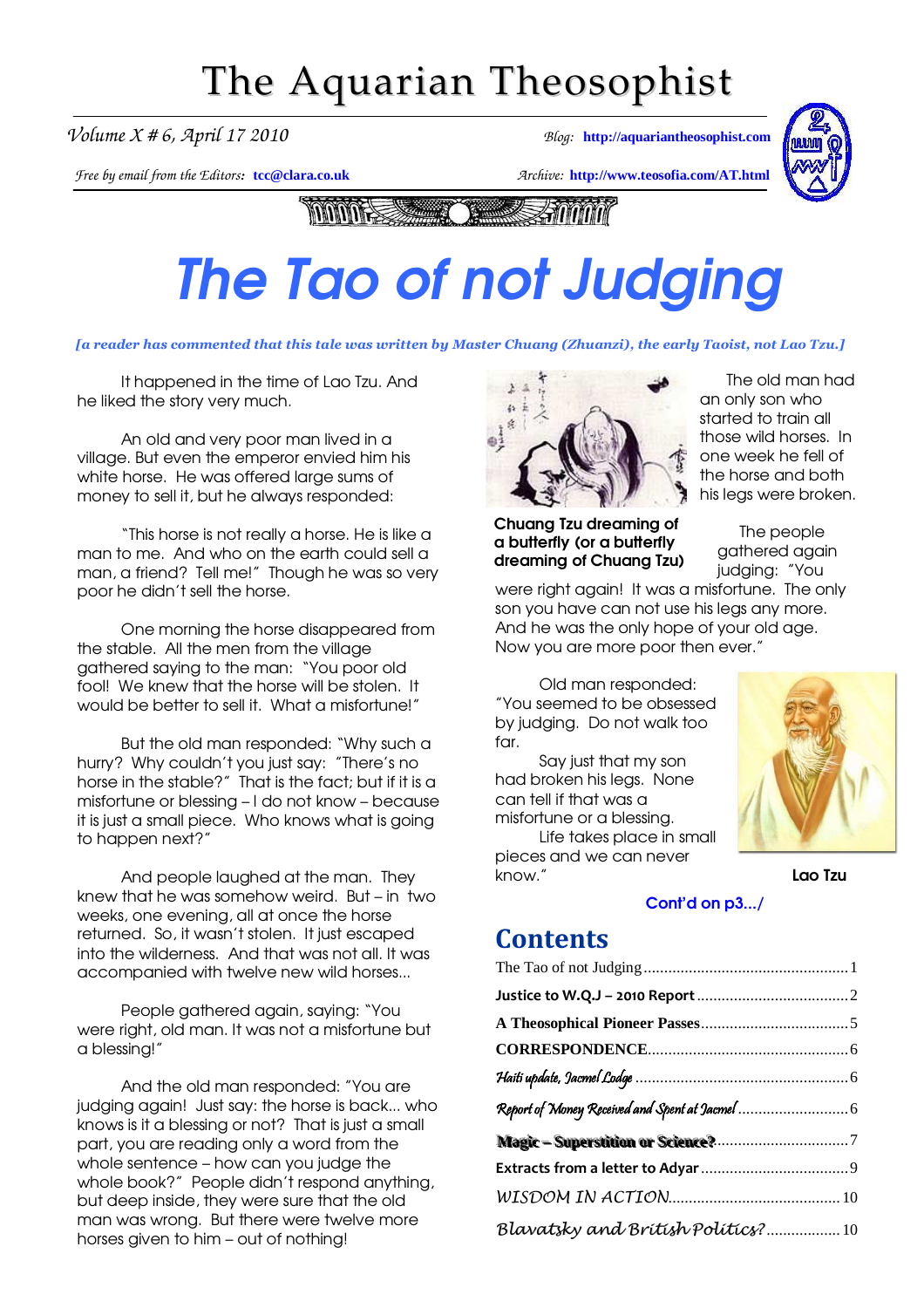## <span id="page-1-0"></span>Justice to W.Q.J – 2010

### Report

The 2010 Report on Letters to Adyar about Justice to W. Q. Judge:

> Twenty-one Letters or Messages from 42 People in Six Countries

### Justice to William Judge



Independent students of Theosophy have been writing from several countries, since April 2006, to the President of the Adyar Society. For five years now, they have yearly celebrated W.Q. Judge's life and work for humanity while writing about him to the main Adyar leader, Ms. Radha Burnier.

In fact, the letters to Ms. Burnier are important symbols of something which is wider and creative. National initiatives and local level actions are considered of the greatest importance – in addition to the Letters to Adyar. To remember W.Q. Judge's life and work and to create opportunities to exchange views with Adyar theosophists at various levels are valid actions at any time. A good practical example of the progress recently made by the the idea of **Justice to Judge** was reported from Berlin. On April 30, 2010, German theosophist Ms. Sieglinde Plocki wrote that the website of the

Adyar Society in Germany now mentions William Quan Judge as one of the founders of the theosophical movement. This is a significant step forward. Sieglinde indicated the link: [http://www.theosophieadyar.de/index.php?option=com\\_co](http://www.theosophieadyar.de/index.php?option=com_content&view=article&id=61&Itemid=67) ntent&view=article&id=61&Itemid=67

But Sieglinde added:

"Even more: they put William Judge under the section "important theosophists" ... there could have been more to honour his work, but this – in comparison to the English language Adyar Website - is fantastic...<sup>4</sup>

The second German link is: [http://www.theosophieadyar.de/index.php?option=com\\_co](http://www.theosophieadyar.de/index.php?option=com_content&view=article&id=90&Itemid=100) ntent&view=article&id=90&Itemid=100

\_\_\_\_\_\_\_\_\_\_\_\_\_\_\_\_\_\_\_\_

The fact certainly sets a good example to be followed in due time by other Adyar Societies and, of course, by their International President.

The yearly rhythm of the Letters movement so far can be somehow summarized in this way:

- 1) In 2006, six letters were sent to Adyar from four countries.
- 2) In 2007, we had ten letters, from five countries.
- 3) In 2008, eleven letters were sent, from five countries.
- 4) In 2009, we had nineteen letters, from seven countries.
- 5) In 2010, we have twenty-one letters (including one email message), from six countries.

The 2010 countries and their letters are:

- United Kingdom two letters (one from England, one from Scotland);
- **Mexico** two letters (one of them, signed by twenty people);
- **Portugal** two letters (one of them, signed by two persons);
- **Germany** two letters (one of them, signed by two students);

Brazil – twelve letters;

United States of America – one e-mail message.

There are 20 signatures in the letter sent to Adyar from Mérida city, Mexico. Other letters were signed by two theosophists each.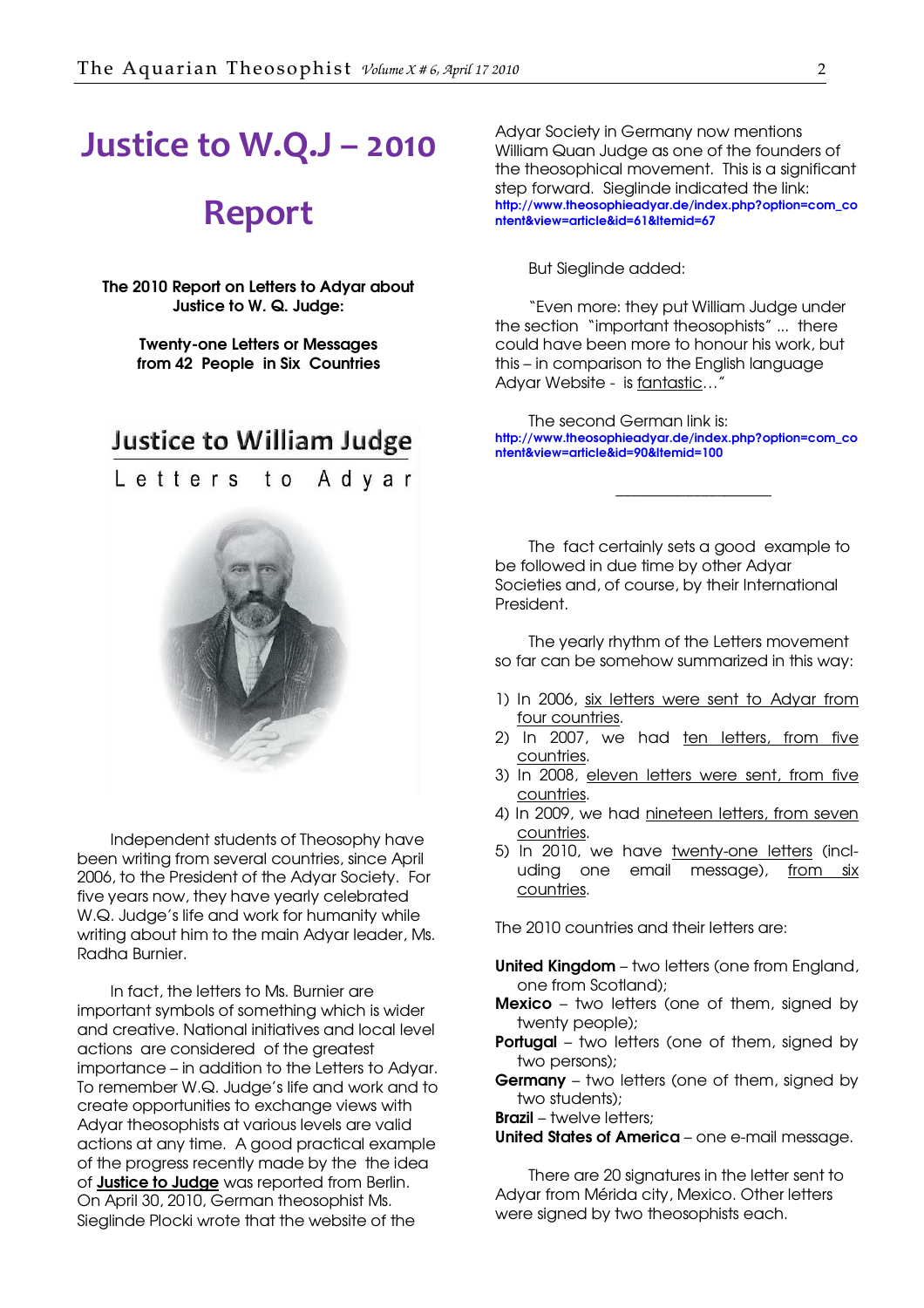We have twelve individual letters from several different cities and States in Brazil this year.

The number of countries from which letters are sent has decreased from seven to six. Yet the movement is slowly getting strength.

In 2009, 45 people signed and sent 19 air mail letters to Adyar from seven countries.

In 2010, 42 people signed and sent 20 air mail letters and one email message to Adyar from 6 countries, asking for justice to William Judge.

All of the 2010 letters and e-mail message are reproduced below. Of course, this report includes only the letters whose copies have been sent to us. Other letters may have been sent to Adyar that we do not know of.

Although there is no reported letter from Canada to Adyar in 2010, an email message from Canadian theosophist and author Ernest Pelletier was received on May 4th. It expresses Pelletier's sympathy and support for the movement.

More can be seen about "Letters to Adyar: Justice to Judge", in one of the English language sections of the site: [www.filosofiaesoterica.com](http://www.filosofiaesoterica.com/) Its direct link is <http://www.filosofiaesoterica.com/lettersadyar> One can also see texts on this subject at the blog [www.esoteric-philosophy.com](http://www.esoteric-philosophy-com/) and at the blog of "[The Aquarian Theosophist](http://aquariantheosophist.com/)" <http://aquariantheosophist.com/>

The organizers have no short term expectations about "results". But they say:

"The law of karma never fails. Every small effort, made in the right direction, inevitably produces good results - often in invisible ways."

Contact the organizers on [lutbr@terra.com.br](mailto:lutbr@terra.com.br)

[Copies of the Letters will be published shortly in an AQ Supplement for April. Ed.]

## The Tao of not Judging (cont'd from the front page)

Shortly war came to their land. All the young men had to join the army. All but the old man's only son. He was handicapped. All the village was in mourning, because it was obvious that the war couldn't be won. They knew that many young men would never come home again.



"He who is contented is rich."

They visited old man again saying: "You were right old man – it came out that it was a blessing for you. Your son is handicapped, but he is still with you. Our sons left for ever."

And the old man responded again:

"You just can not stop judging! Say just, that your sons were sent to the army, and that my son wasn't taken. Who can tell if that is a blessing or a misfortune?"

[Story submitted by a student in Slovenia. AQ Ed.]

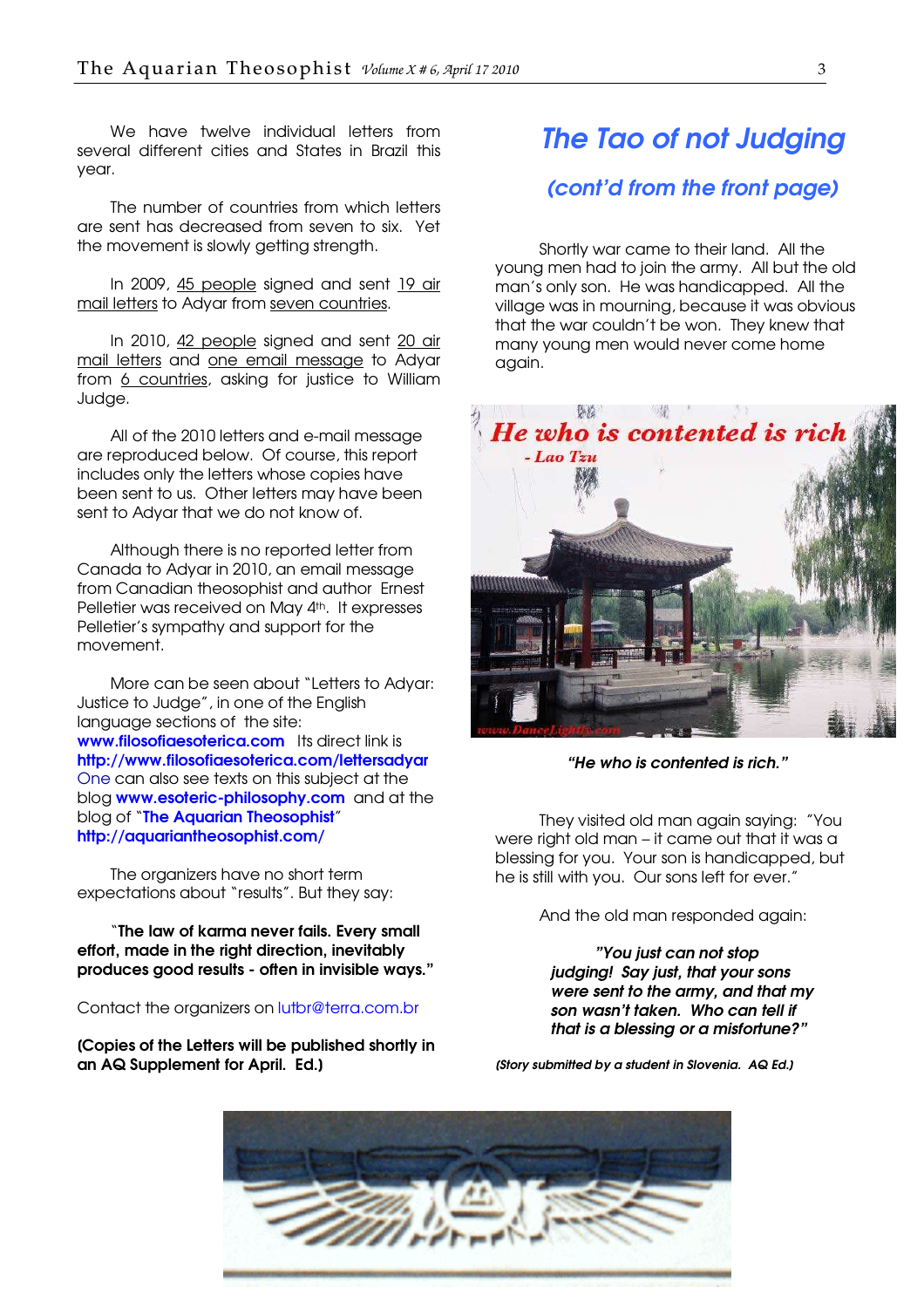# **Real Communication**

from a correspondent

We can never stop communicating.

Communication is so much a part of our lives that we often take it for granted. Even before going to school, we have learned how to get what we needed or wanted by a welltimed cry, laugh or gesture. But in spite of the fact that we spend every waking moment communicating something to someone, few of us are masters of the art.

Communicating is not easy… Part of communicating effectively comes from understanding the barriers that exist between the sender and the receiver...

Further we have to look at a very strong barrier - the attachment to false ideas. They are brought about through memory, feelings and also through our thinking. Mr. Crosbie states,

"The barrier for every man is not in the memory but in the false ideas of life according to which he acts."

These false ideas could be a barrier to hearing the complete message of another person.

Ideas are living things, usually fed and kept alive by our feelings. They carry clear vision or error. Since we cannot hold two opposing ideas on the subject at the same time it follows that our false ideas can act as a barrier, keeping out the message of the other person.



Plato says,

"Ideas rule the world"

and Theosophy adds that ideas rule the mind, the real plane of action. Mr. Crosbie expresses the idea this way1:

-

"We cannot fail to see that we act in accordance with the ideas of life that we hold; that what we call 'our mind' is or number of ideas held by us as a basis for thought and action…"

These ideas must be checked and tested for their truth, source, and plain common sense. Ideas rule our minds, but we have to decide which ideas we install in our 'thinking machine'.

We have the power to choose, to make changes. When we are willing to weed out those cherished ideas and begin our search for true ideas in the fields of justice and harmony then we will begin to get a better understanding of the others and we will become better communicators.

Most of our time we spend listening. Our formal education emphasizes reading, writing, and speaking. Listening is neglected<sup>2</sup>. The quality of our communications can be improved by learning to listen effectively.

…

The verbal communication process includes listening as well as speaking. Most of us are borne with the ability to hear - to perceive sounds. But we must learn to listen. Hearing is a natural process. Listening is a skill that must be learned.

There are two types of listening: passive and active. Passive listening is the simplest type of listening, making good use of attentive silence and minimal responses.

The concept of active listening comes from the work of Carl Rogers, a psychologist. (On Becoming a Person, Boston Houghton Mifflin Co., 1961, p 226). Active listening, according to Rogers, is the ability to empathize.

It is an attitude that says, "I want to understand so I can relate to your feelings, not mine." This form of listening involves showing the other person that you understand what he or she has expressed. This is done by "mirroring back" to the speaker. Feedback is an important part of the communication process.

Verbal feedback includes the words used as well as the pitch, tone and rate of a person's speech. A good listener reads between the lines. That is he or she is alert to incomplete

In Pythagoras' School a vow of five years silence was required for all neophytes in order to for them to learn how to really *listen*.

<sup>-</sup><sup>1</sup> In his section of "Notes on the Bhagavad-Gita", p. 161.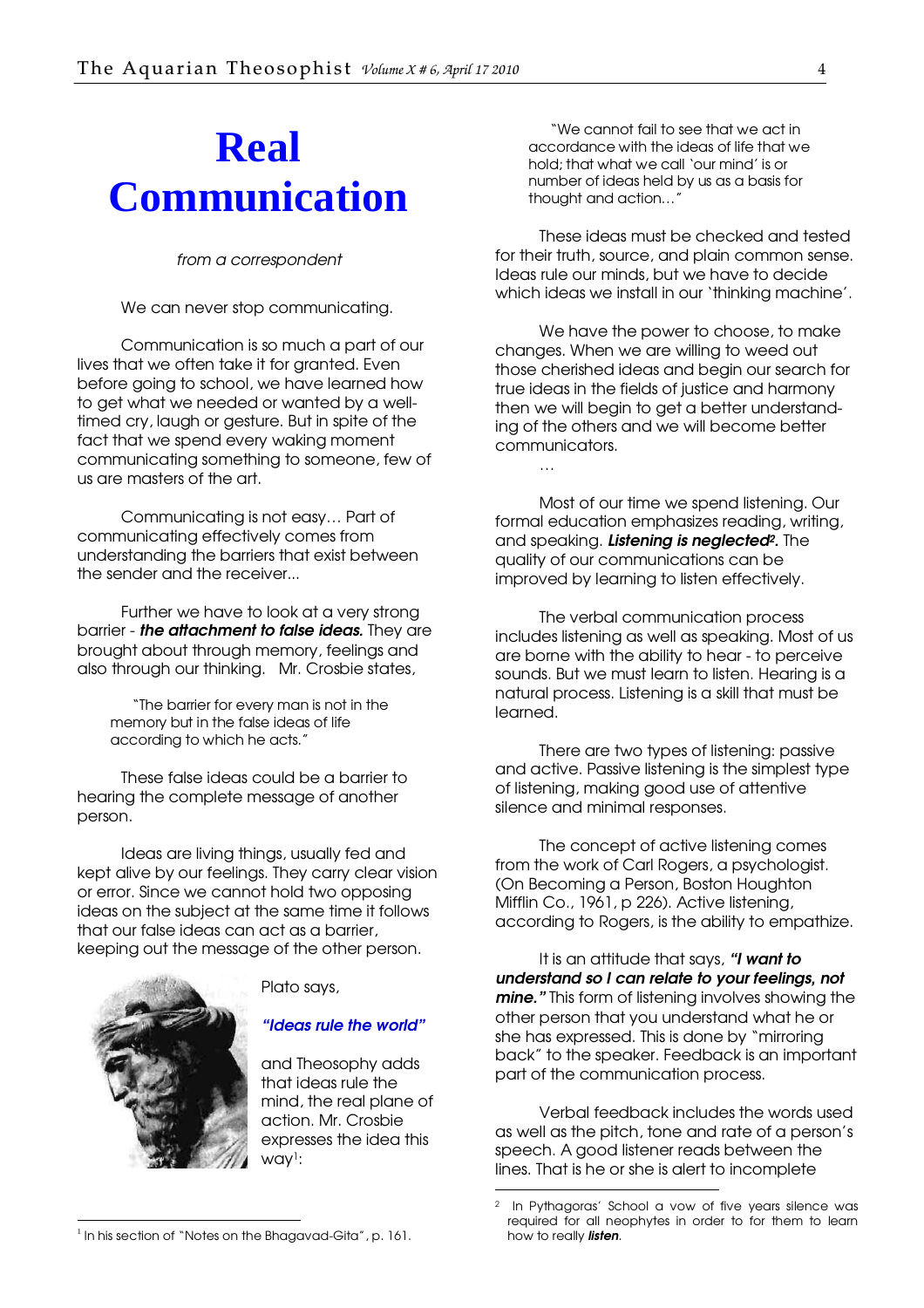<span id="page-4-0"></span>sentences, variations in speech, choice of words and facial expressions.

To summarize, effective listening depends on more than hearing the actual words spoken. It includes understanding the speaker's use of specific words, reading between the lines, recognizing and interpreting nonverbal communication and responding tactfully.

It takes great wisdom to know how to help another person. But how can we help effectively when we don't understand the complete message of the other person? Recall. A message includes feelings, ideas and thoughts.



Buddha writes in the opening verse of the Dhammapada:

"All that we are is the result of what we have thought."

When we want to help others we must at first develop verbal communication. This is a difficult process as feeling, ideas and thoughts belong to the inner plane. If we are not able to understand and interpret what we hear in the right way we can be led for astray without gaining deeper contact with the other person. A misunderstanding of a verbal message can stop or chance the communication. By employing better verbal communication skills we can reduce personal problems and create a more human climate.

As a communicator (a sender and receiver of messages), it is important for you to remember that you always have a choice about how you send or receive a communication. You cannot control other people, but you can control yourself. This means that you can choose when to send messages and you can choose how you will respond to messages you receive. Non-assertive behaviour suppresses, aggressive behaviour expresses; assertive behaviour communicates. Therefore, assertive behaviour is a necessity for communicating effectively.

We cannot act; we cannot do anything in life without affecting other beings in some way by those actions. The "wheel of life" can be kept turning in one of two ways, forward by actions that help, or backward by actions that hinder. When communicating effectively the "wheel of life" can be kept forward.

#### A Theosophical Pioneer Passes

#### Reed Carson 1943 - 2010

We remember with admiration and gratitude Reed Carson, who passed away on January 26, 2010.

The Theosophy Foundation of Georgia remains indebted to Reed for his pioneering use of the Internet to disseminate Madame Blavatsky's teachings, and is committed to continuing and extending his work, for future generations.

Estela Carson, herself a longtime student and advocate for HPB's work, is assuming the duties, and may be contacted at [silkroad@tds.net](mailto:silkroad@tds.net)

<http://blavatsky.net/>

#### Tuesday, January 26, 2010

Reed Carson, who pioneered the use of the Internet to disseminate HPB's teachings, passed away suddenly on Jan 26, 2010. Remembered by friends as generous and unassuming to a fault, Reed was always a passionate advocate for his interests. He founded the site Blavatsky.net that became a model for many others that followed. He was 66.

[http://blavatskynews.blogspot.com/2010/01/theosophical](http://blavatskynews.blogspot.com/2010/01/theosophical-pioneer-passes.html)pioneer-passes.html

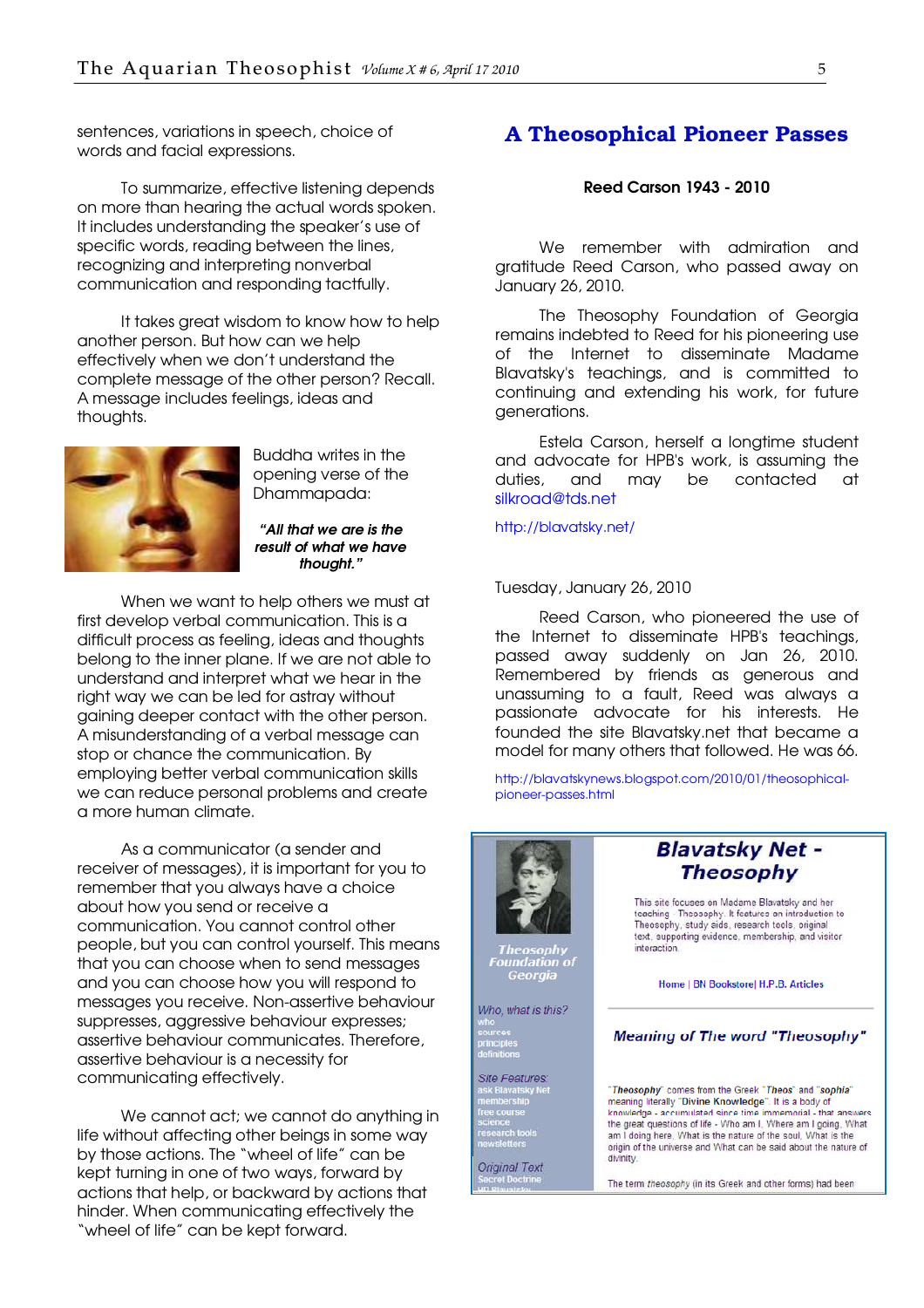### <span id="page-5-0"></span>**CORRESPONDENCE**

Haiti update, Jacmel Lodge

So many friends want send us new money to complete the works, because we have not enought. I think we have recieved enought fom the friends. They can STOP to send us money.

The only one problem we have now is to rebuilt or informatic center. We had ten computer desk top destroyed by the hits of 12 January. Then if you change your computer laptop, send us the formers. We need at least 8 laptops.

With the informatic center, we learn persons how to use logiciels and talk them about Karma, Reincarnation and universal brotherhood, and theosophists have access to Internet.

With informatic center we create employment for 3 teachers.

With informatic center, we can find money day in day out to pay water, gas, electricity for the Lodge and to complete the works step by step.

I am there for maintenance and reprogramming when computers get viruses.

Next years things will be better, we'll continue to work in similarity of aims, purpose and teaching.

**Fraternally** yours.

Pélages T. Félicité Ernst Compagnie Théosophie HAITI



Future Lodge meeting room

# Report of Money Received and Spent at Jacmel

#### #1- Money given by friends philosphers and ULT in order of date

| A friend Uk of London Center\$475                |
|--------------------------------------------------|
| Friends of London Center \$1000                  |
|                                                  |
| 15750. The Lodge and the friends of Philadelphia |
|                                                  |
| A friend of Jacmel \$7495.75                     |
| A friend of London Center \$156.41               |
|                                                  |
| A friend of Philadelphia \$50                    |

#### #2- Money spent for the works of the Lodge of Jacmel

| B)- From 20 Mar to 18 Apr | \$1,511.04  |  |
|---------------------------|-------------|--|
| A)- From 21 Feb to 19 Mar | \$10,855,00 |  |



The new Lodge under construction in Jacmel, Haiti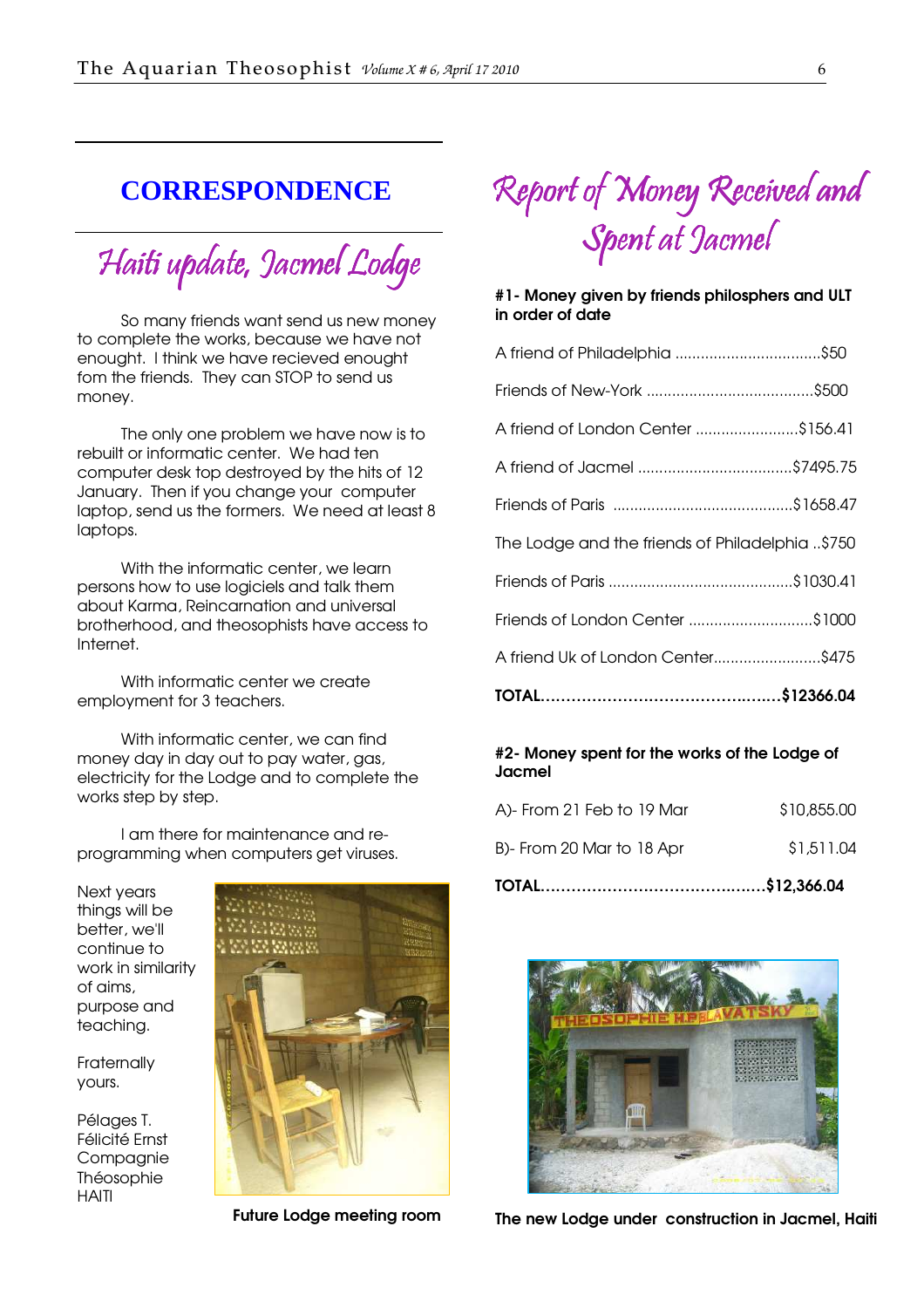<span id="page-6-0"></span>

It is now generally admitted that, from time immemorial, the distant East, India especially, was the land of knowledge and of every kind of learning. Yet there is none to whom the origin of all her Arts and Sciences has been so much denied as to the land of the primitive Aryas. From Architecture down to the Zodiac, every Science worthy of the name was imported by the Greeks, the mysterious Yavanas – agreeably with the decision of the Orientalists! Therefore, it is but logical that even the knowledge of Occult Science should be refused to India, since of its general practice in that country less is known than in the case of any other ancient people. It is so, simply because:

With the Hindus it was and is more esoteric, if possible, than it was even among the Egyptian priests. So sacred was it deemed that its existence was only half-admitted, and it was only practiced in public emergencies. It was more than a religious matter, for it was [and is still] considered divine. The Egyptian hierophants, notwithstanding the practice of a stern and pure morality, could not be compared for one moment with the ascetical Gymnosophists, either in holiness of life or miraculous powers developed in them by the supernatural abjuration of everything earthly.



Relief of an Indian Gymnosophist

By those who knew them well they were held in still greater reverence than the magians of Chaldea.

"Denying themselves the simplest comforts of life, they dwelt in woods, and led the life of the most secluded hermits,"

l

 …while their Egyptian brothers at least congregated together.

Notwithstanding the slur thrown by history on all who practiced magic and divination, it has

proclaimed them as possessing the greatest secrets in medical knowledge and unsurpassed skill in its practice. Numerous are the volumes preserved in Hindu convents, in which are recorded the proofs of their learning. To attempt to say whether these Gymnosophists were the real founders of magic in India, or whether they only practiced what had passed to them as an inheritance from the earliest Rishis<sup>3</sup> — the seven primeval sages––would be regarded as a mere speculation by exact scholars.

Nevertheless, this must be attempted. In Isis Unveiled, all that could be stated about Magic was set down in the guise of hints; and thus, owing to the great amount of material scattered over two large volumes, much of its importance was lost upon the reader, while it still more failed to draw his attention on account of the faulty arrangement. But hints may now grow into explanations. One can never repeat it too often– –Magic is as old as man. It cannot any longer be called charlatanry or hallucination, when its lesser branches––such as mesmerism, now miscalled "hypnotism," "thought reading," "action by suggestion," and what not else, only to avoid calling it by its right and legitimate name––are being so seriously investigated by the most famous Biologists and Physiologists of both Europe and America.

Magic is indissolubly blended with the Religion of every country and is inseparable from its origin. It is as impossible (for History) to name the time when it was not, as that of the epoch when it sprang into existence, unless the doctrines preserved by the Initiates are taken into consideration. Nor can Science ever solve the problem of the origin of man if it rejects the evidence of the oldest records in the world, and refuses from the hand of the legitimate Guardians of the mysteries of Nature the key to Universal Symbology. Whenever a writer has tried to connect the first foundation of Magic with a particular country or some historical event or character, further research has shown his hypothesis to be groundless. There is a most lamentable contradiction among the Symbologists on this point. Some would have it that Odin, the Scandinavian priest and monarch,

<sup>3</sup> The Rishis were seven in number and lived in days anteceding the Vedic period. They were known as sages and held in reverence like demigods. [But they may now be shown as something more than merely mortal Philosophers. There are other groups of ten, twelve and even twenty-one in number.] Haug shows that they occupy in the Brâhmanical religion a position answering to that of the twelve sons of Jacob in the Jewish Bible. The Brâhmans claim to descend directly from these Rishis.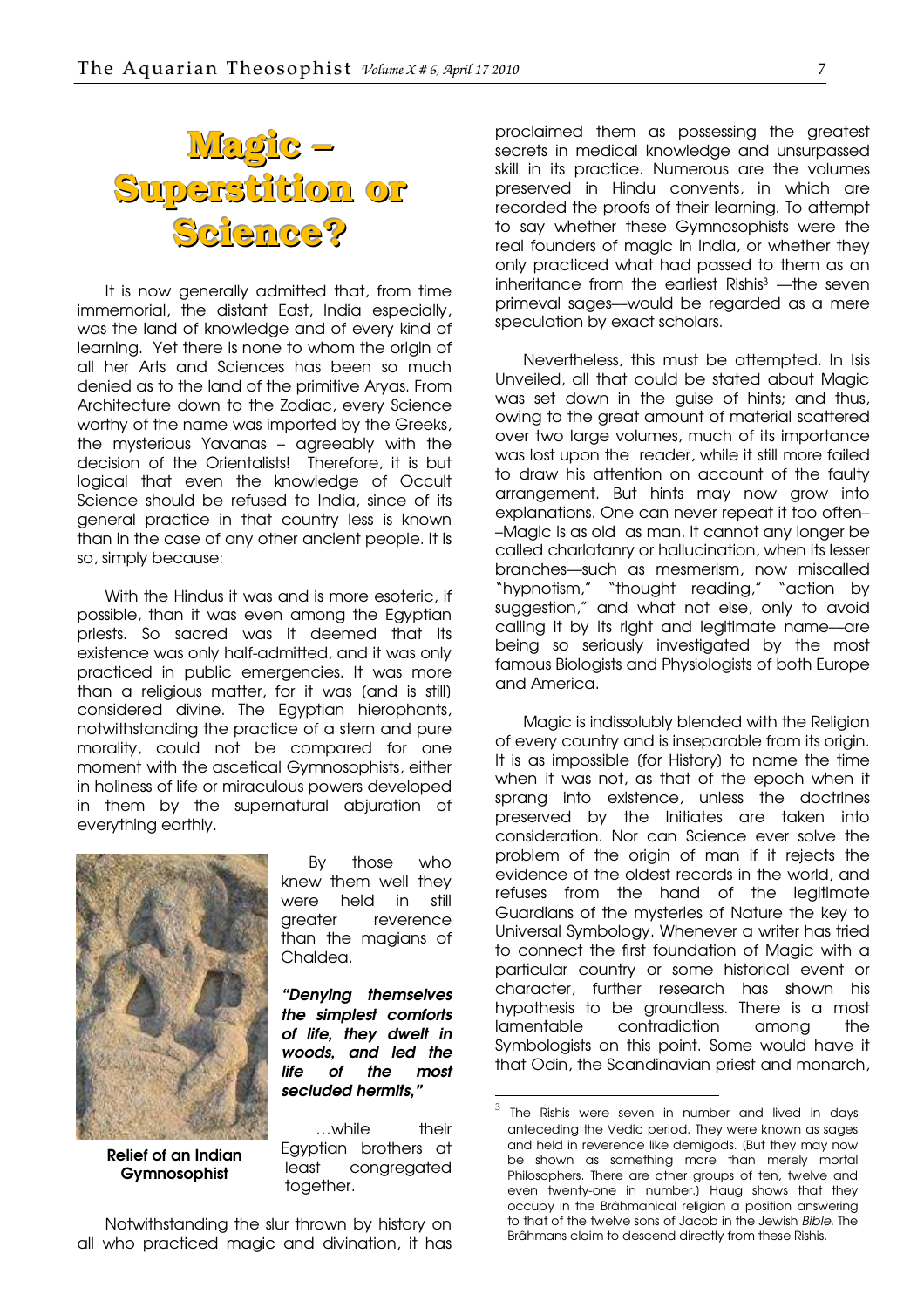originated the practice of Magic some 70 years B.C., although it is spoken of repeatedly in the Bible. But as it was proven that the mysterious rites of the priestesses Valas (Völvas) were greatly anterior to Odin's age, then Zoroaster came in for an attempt, on the ground that he was the founder of Magian rites; but Ammianus Marcellinus, Pliny and Arnobius, with other ancient Historians, have shown that Zoroaster was but a reformer of Magic as practiced by the Chaldeans and Egyptians, and not at all its founder.

Who, then, of those who have consistently turned their faces away from Occultism and even Spiritualism, as being "unphilosophical" and therefore unworthy of scientific thought, has a right to say that he has studied the Ancients; or that, if he has studied them, he has understood all they have said? Only those who claim to be wiser than their generation, who think that they know all that the Ancients knew, and thus, knowing far more today, fancy that they are entitled to laugh at their ancient simplemindedness and superstition; those, who imagine they have discovered a great secret by declaring the ancient royal sarcophagus, now empty of its King Initiate, to be a "corn-bin," and the Pyramid that contained it, a granary, perhaps a wine-cellar!<sup>4</sup>

Modern society, on the authority of some men of Science, calls Magic charlatanry. But there are eight hundred millions on the face of the globe who believe in it to this day; there are said to be twenty millions of perfectly sane and often very intellectual men and women, members of that same society, who believe in its phenomena under the name of Spiritualism. The whole ancient world, with its Scholars and

-



Pyramid of Giza

Philosophers, its Sages and Prophets, believed in it. Where is the country in which it was not practiced? At what age was it banished, even from our own country? In the New World as in the Old Country (the latter far younger than the former), the Science of Sciences was known and practiced from the remotest antiquity.

Bernal Díaz del Castillo, a follower of Cortéz, gives some idea of the extraordinary refinement, intelligence and civilization, and also of the magic arts of the people whom the Spaniards conquered by brute force.

The Mexicans had their Initiates, their Priest-Hierophants and Magicians, and their crypts of Initiation. Of the two statues exhumed in the Pacific States, one represents a Mexican Adept, in the posture prescribed for the Hindu ascetic, and the other an Aztec Priestess, in a headgear which might be taken from the head of an Indian Goddess; while the "Guatemalan Medal" exhibits the "Tree of Knowledge" – with its hundreds of eyes and ears, symbolical of seeing and hearing – encircled by the "Serpent of Wisdom" whispering into the ear of the sacred bird.



Gathering at a South American pyramid

<sup>4</sup> "The date of the hundreds of pyramids in the Valley of the Nile is impossible to fix by any of the rules of modern science; but Herodotus informs us that each successive king erected one to commemorate his reign, and serve as his sepulchre. But, Herodotus did not tell all, although he knew that the real purpose of the pyramid was very different from that which he assigns to it. Were it not for his religious scruples, he might have added that, externally, it symbolized the creative principle of nature, and illustrated also the principles of geometry, mathematics, astrology and astronomy. Internally, it was a majestic fane, in whose sombre recesses were performed the Mysteries, and whose walls had often witnessed the initiation-scenes of members of the royal family. The porphyry sarcophagus, which Professor Piazzi Smyth, Astronomer-Royal of Scotland degrades into a corn-bin, was the baptismal font, upon emerging from which, the neophyte was 'born again,' and became an adept." (Isis Unveiled, Vol. I, 518-19.)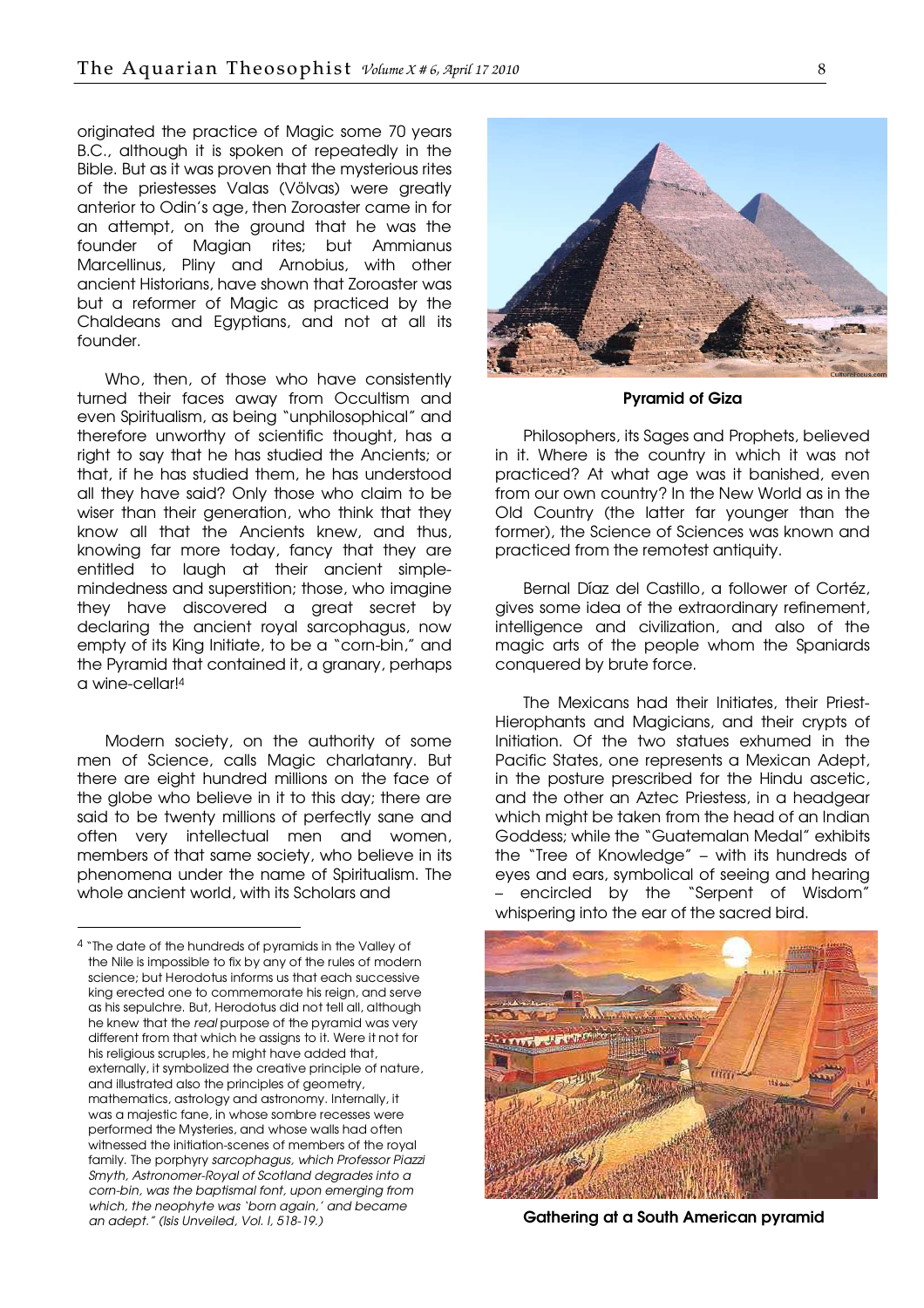<span id="page-8-0"></span>Their pyramids are those of Egypt, built according to the same secret canon of proportion as those of the Pharaohs, and the Aztecs appear to have derived their civilization and religion in more than one way from the same source as the Egyptians and, before these, the Indians. Among all these three peoples arcane Natural Philosophy, or Magic, was cultivated to the highest degree.

# Extracts from a letter to Adyar

Stockholm, 26th of March, 2010

Dear Radha,

Merely a few of your key lines now on altruism in The Theosophist make me turn to you again, for what now follows here are in my view as important and significant as your article, and after 45 years in the TS (about 8 as Editor and 7 as General Secretary) I take the responsibility to share it also with all General Secretaries and some others in Theosophy.

Crucially, the very Souls of the TS should be free from the past and thus not so belittled, limited and biased by all kinds of inherent conflicts and confusions which came up, especially since HPB had passed, and all negative side effects of that. Essentially each one is responsible for the quality of the whole and the quality of the whole affects everything we do. Then of course also with "letting it be known that such a thing as Theosophy exists". What that word Theosophy then stands for must then turn to become fully in line with from where it to ourselves have came, it's modern origin, and all what that embraces. Especially so, when that truly is more full of explaning understandings of the whole of Life, than anything else.

Say any destructive forces around. The most effectual they could do is to somehow influence the highest ones among ourselves. Most easily so when in any case "The Road to Hell is paved with Good Intentions" and clairvoyance is so seriously doubtful. At least certainly so in "spiritual" fields.

Once at a Summer School in England an old book not previously seen by me was opened. Like immediately it came up that AB's secretary had in the twenties turned to her and asked for her current views on Judge. **She had** answered that Judge seemed not to have been as bad as she had thought. But she strongly refused to have this publicly known!

So by that information it was immediately decided to have that whole book translated into Swedish. It was published in 1950 and it's detective quality of investigations is remarkable5. Even if a lot, concerning such as with K, PGB, GdP and NSR, had, to some of us unfortunately, to be left out.

Your words now on altruism I want to come in Swedish on [www.livet.in](http://www.livet.in/) 

Truly fraternally and with love,

**Gunnar** 

-

[the full text of the letter is at [www.livet.in/RB.html Eds.\]](http://www.livet.in/RB.html) 



William Blake's visions

<sup>5</sup> Which brought me into the ULT. And the highest and most even qualities of lectures, during just a few days, has for me been at two times in Blavatsky Studies in Athens.